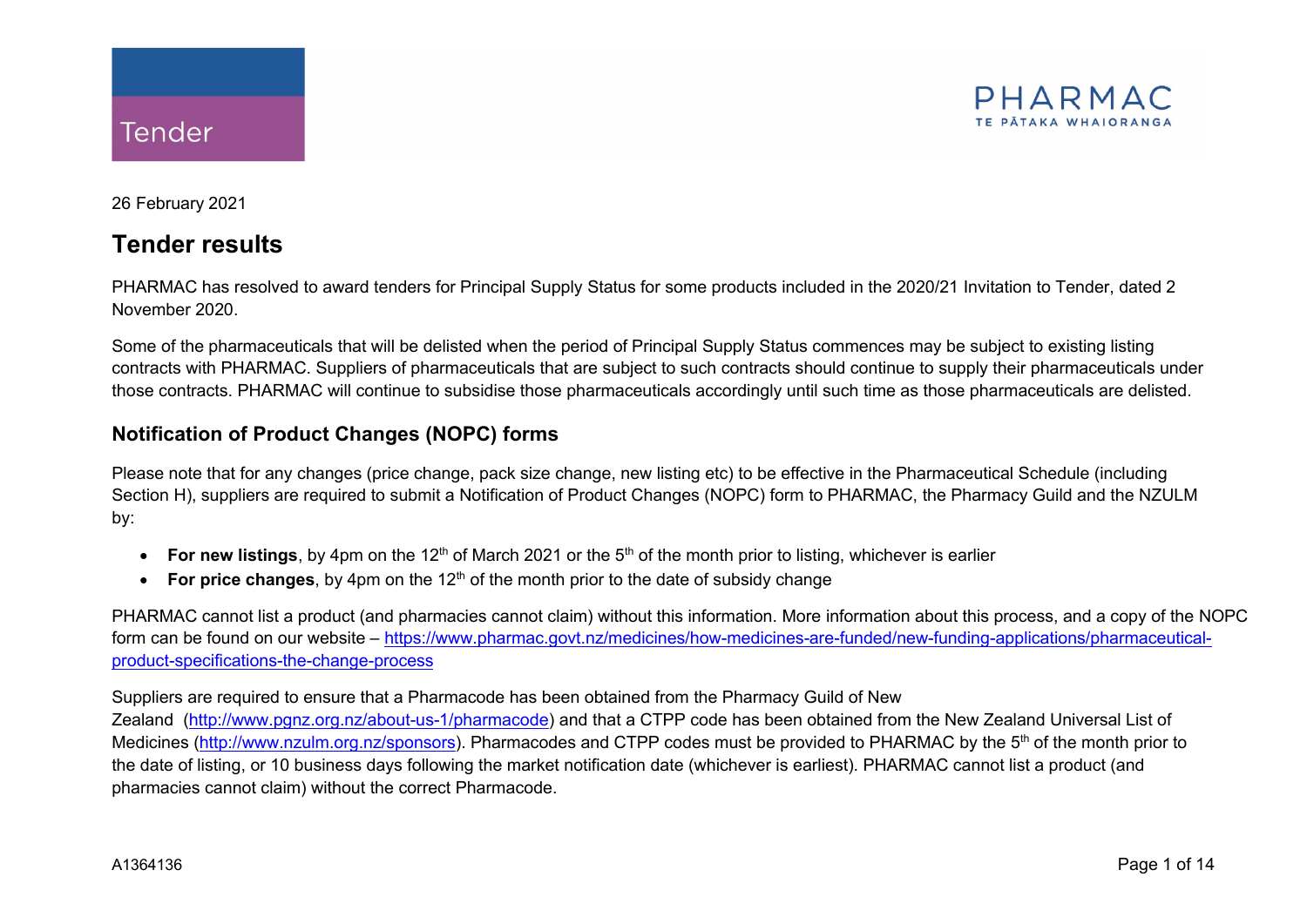# **2020/21 Tender – Principal Supply Status applies until 30 June 2024**

## **Community pharmaceutical tenders – Section B of the Pharmaceutical Schedule**

*1. Tenders awarded to currently listed pharmaceuticals where no other brand is listed.*

The decisions were as follows:

| <b>Chemical name</b>                            | <b>Presentation:</b><br>Pack size and type                    | <b>Current</b><br>pack price | <b>New</b><br>pack price                 | <b>Principal Supply brand</b><br>(Supplier) | Date of subsidy<br>change | <b>Principal Supply date</b> |
|-------------------------------------------------|---------------------------------------------------------------|------------------------------|------------------------------------------|---------------------------------------------|---------------------------|------------------------------|
| Aciclovir                                       | Eye oint 3%, 4.5g OP tube                                     | \$14.92                      | \$14.88                                  | ViruPOS (AFT)                               | 1 April 2021              | 1 Septemer 2021              |
| Atorvastatin                                    | Tab 10 mg, 500 tablet, bottle                                 | \$6.96                       | \$6.16<br>1 July 2021<br>Lorstat (Mylan) |                                             | 1 December 2021           |                              |
| Atorvastatin                                    | Tab 20 mg, 500 tablet, bottle                                 | \$9.99                       | \$9.24                                   | Lorstat (Mylan)                             | 1 July 2021               | 1 December 2021              |
| Atorvastatin                                    | Tab 40 mg, 500 tablet, bottle                                 | \$15.93                      | \$14.92                                  | Lorstat (Mylan)                             | 1 July 2021               | 1 December 2021              |
| Atorvastatin                                    | Tab 80 mg, 500 tablet, bottle                                 | \$27.19                      | \$26.54                                  | Lorstat (Mylan)                             | 1 July 2021               | 1 December 2021              |
| Baclofen <sup>1</sup>                           | Inj 2 mg per 5 ml, 5 ml ampoule,<br>5 ampoule pack            | \$372.98                     | \$306.82                                 | Medsurge (Medsurge)                         | 1 July 2021               | 1 December 2021              |
| Betamethasone dipropionate with<br>calcipotriol | Gel 500 mcg with calcipotriol 50 mcg per g,<br>60 g OP bottle | \$52.24                      | \$39.35                                  | Daivobet (LEO Pharma)                       | 1 July 2021               | 1 December 2021              |
| Betamethasone dipropionate with<br>calcipotriol | Oint 500 mcg with calcipotriol 50 mcg per g,<br>30 g OP tube  | \$19.95                      | \$15.90                                  | Daivobet (LEO Pharma)                       | 1 July 2021               | 1 December 2021              |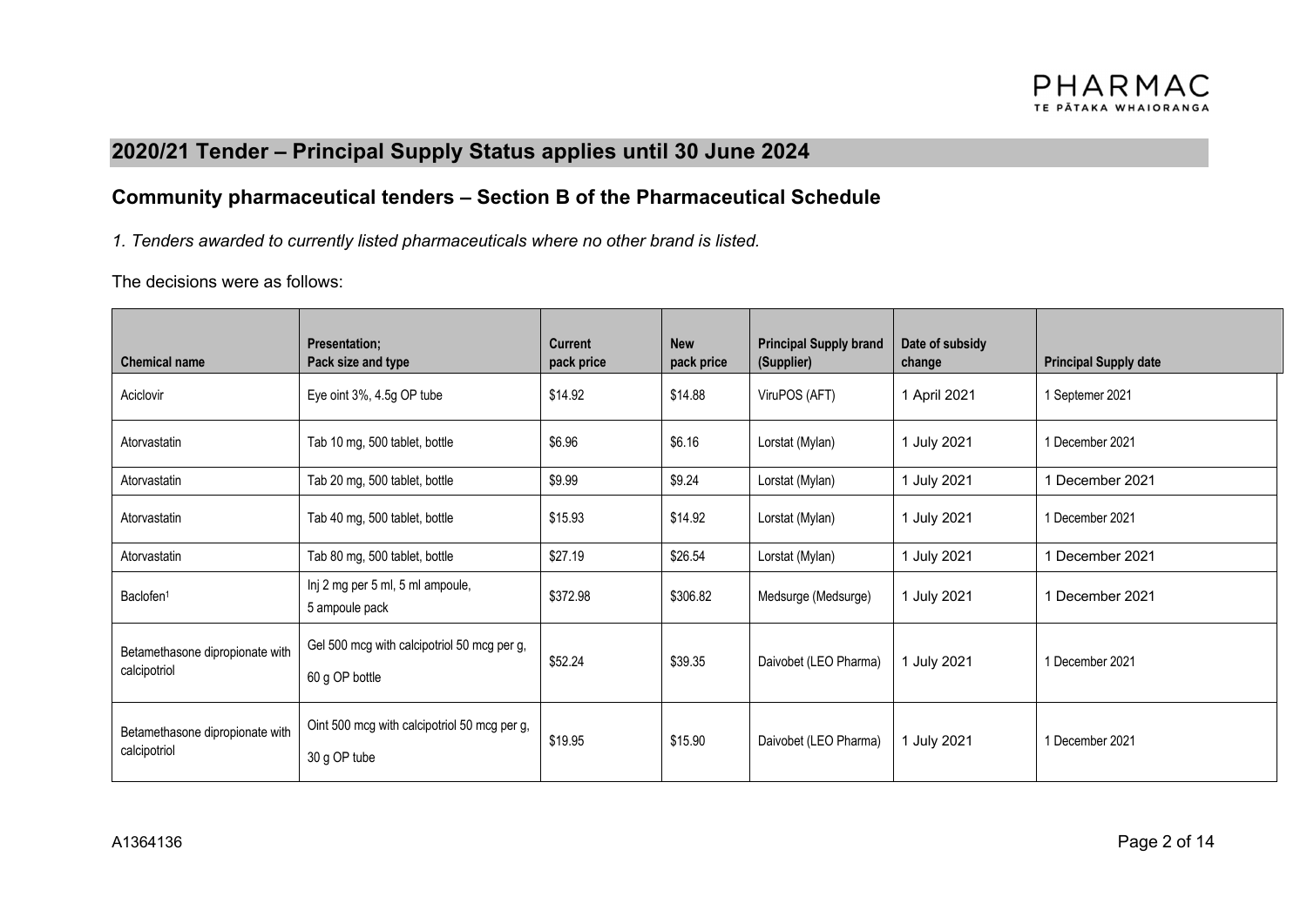

| <b>Chemical name</b>       | <b>Presentation:</b><br>Pack size and type                          | <b>Current</b><br>pack price | <b>New</b><br>pack price | <b>Principal Supply brand</b><br>(Supplier) | Date of subsidy<br>change | <b>Principal Supply date</b> |
|----------------------------|---------------------------------------------------------------------|------------------------------|--------------------------|---------------------------------------------|---------------------------|------------------------------|
| Bisacodyl                  | Suppos 10 mg, 10 suppository pack                                   | \$3.74                       | \$3.69                   | Lax-Suppositories (AFT)                     | 1 July 2021               | 1 December 2021              |
| <b>Bosentan</b>            | Tab 62.5 mg, 60 tablet, blister pack                                | \$141.00                     | \$119.85                 | Bosentan Dr Reddy's<br>(Dr Reddy's)         | 1 July 2021               | 1 December 2021              |
| Bosentan                   | Tab 125 mg, 60 tablet, blister pack                                 | \$141.00                     | \$119.85                 | Bosentan Dr Reddy's<br>(Dr Reddy's)         | 1 July 2021               | 1 December 2021              |
| <b>Brinzolamide</b>        | Eye drops 1%, 5 ml OP dropper bottle                                | \$9.77                       | \$7.30                   | Azopt (Novartis)                            | 1 April 2021              | 1 September 2021             |
| Candesartan cilexetil      | Tab 4 mg, 90 tablet, bottle                                         | \$1.90                       | \$2.00                   | Candestar (Mylan)                           | 1 July 2021               | 1 December 2021              |
| Candesartan cilexetil      | Tab 8 mg, 90 tablet, bottle                                         | \$2.28                       | \$2.28                   | Candestar (Mylan)                           | 1 July 2021               | 1 December 2021              |
| Candesartan cilexetil      | Tab 16 mg, 90 tablet, bottle                                        | \$3.67                       | \$3.31                   | Candestar (Mylan)                           | 1 July 2021               | 1 December 2021              |
| Candesartan cilexetil      | Tab 32 mg, 90 tablet, bottle                                        | \$6.39                       | \$5.26                   | Candestar (Mylan)                           | 1 July 2021               | 1 December 2021              |
| Ciprofloxacin <sup>1</sup> | Eye drops 0.3%, 5 ml OP dropper bottle                              | \$12.15                      | \$9.73                   | Ciprofloxacin Teva (Teva)                   | 1 June 2021               | 1 November 2021              |
| Crotamiton                 | Crm 10%, 20 g OP tube                                               | \$3.29                       | \$3.29                   | Itch-Soothe (AFT)                           | 1 July 2021               | 1 December 2021              |
| Cyclizine hydrochloride    | Tab 50 mg, 10 tablet, blister pack                                  | \$0.55                       | \$0.49                   | Nausicalm (AFT)                             | 1 July 2021               | 1 December 2021              |
| Fluorouracil sodium        | Crm 5%, 20 g OP tube                                                | \$7.95                       | \$6.95                   | Efudix (iNova)                              | 1 July 2021               | 1 December 2021              |
| Fluticasone propionate     | Metered aqueous nasal spray, 50 mcg<br>per dose, 120 dose OP bottle | \$1.98                       | \$1.98                   | Flixonase Hayfever<br>& Allergy (GSK)       | 1 July 2021               | 1 December 2021              |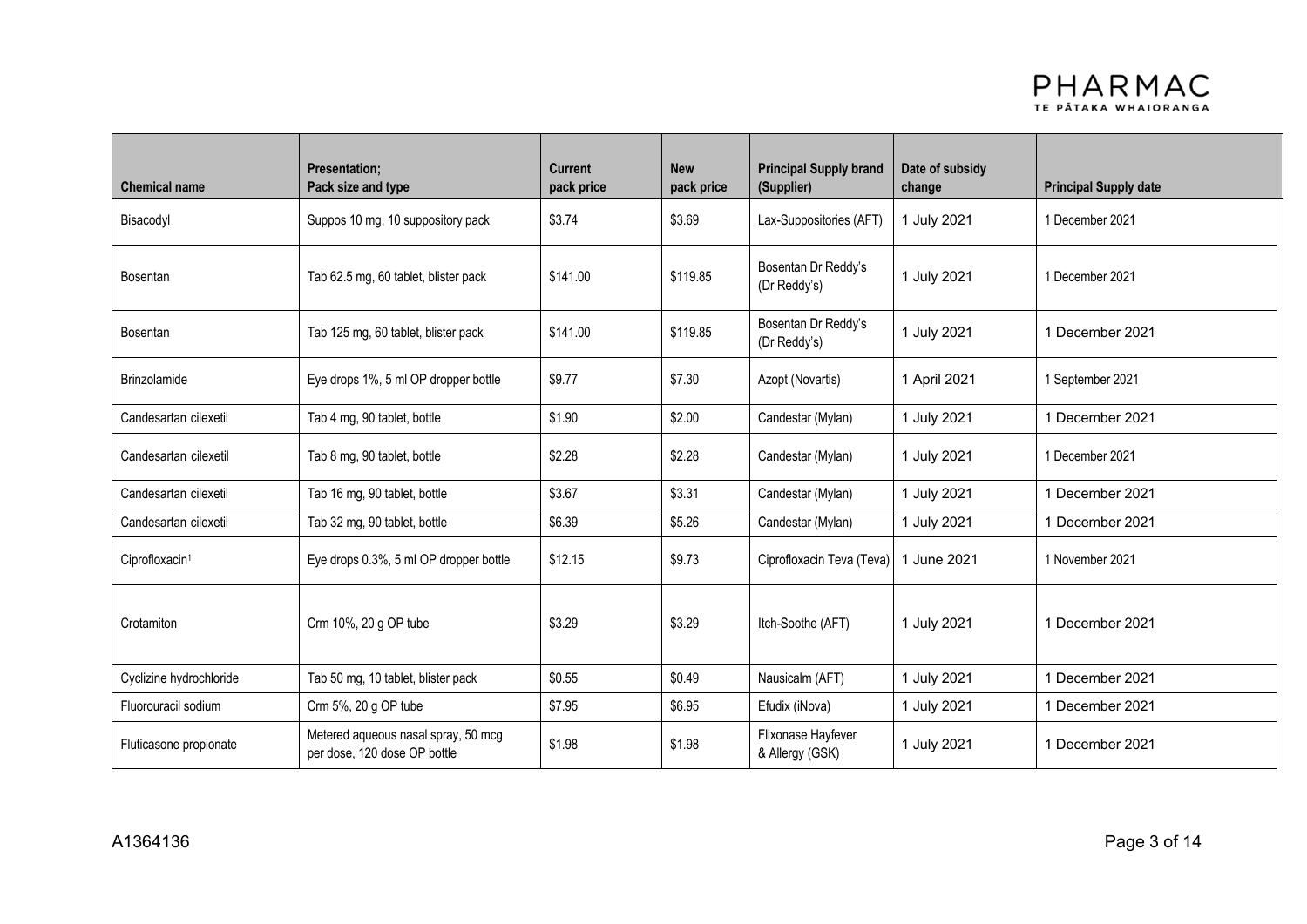

| <b>Chemical name</b>           | <b>Presentation;</b><br>Pack size and type          | <b>Current</b><br>pack price | <b>New</b><br>pack price | <b>Principal Supply brand</b><br>(Supplier) | Date of subsidy<br>change | <b>Principal Supply date</b> |
|--------------------------------|-----------------------------------------------------|------------------------------|--------------------------|---------------------------------------------|---------------------------|------------------------------|
| Glyceryl trinitrate            | Oint 0.2%, 30 g OP tube                             | \$22.00                      | \$22.00                  | Rectogesic (Care<br>Pharmaceuticals)        | 1 April 2021              | 1 September 2021             |
| Hydrocortisone                 | Inj 100 mg vial, 1 vial pack                        | \$5.30                       | \$4.38                   | Solu-Cortef (Pfizer)                        | 1 June 2021               | 1 November 2021              |
| Hydrocortisone butyrate        | Oint 0.1%, 100 g OP tube                            | \$13.70                      | \$10.28                  | Locoid (LEO Pharma)                         | 1 July 2021               | 1 December 2021              |
| Hydrocortisone butyrate        | Milky emul 0.1%, 100 ml OP bottle                   | \$13.70                      | \$12.33                  | Locoid Crelo<br>(LEO Pharma)                | 1 July 2021               | 1 December 2021              |
| Hydrocortisone butyrate        | Scalp lotn 0.1%, 100 ml OP bottle                   | \$7.30                       | \$6.57                   | Locoid (LEO Pharma)                         | 1 July 2021               | 1 December 2021              |
| Hydrocortisone with miconazole | Crm 1% with miconazole nitrate 2%, 15 g OP<br>tube  | \$2.00                       | \$1.89                   | Micreme H (Mylan)                           | 1 July 2021               | 1 December 2021              |
| Lansoprazole                   | Cap 15 mg, 100 capsule, bottle                      | \$4.58                       | \$4.20                   | Lanzol Relief (Mylan)                       | 1 July 2021               | 1 December 2021              |
| Lansoprazole                   | Cap 30 mg, 100 capsule, bottle                      | \$5.41                       | \$5.26                   | Lanzol Relief (Mylan)                       | 1 July 2021               | 1 December 2021              |
| Lithium carbonate              | Tab long-acting 400 mg, 100 tablet,<br>blister pack | \$72.00                      | \$72.00                  | Priadel (Clinect NZ)                        | 1 April 2021              | 1 September 2021             |
| Lorazepam                      | Tab 1 mg, 250 tablet, bottle                        | \$9.72                       | \$9.72                   | Ativan (Aspen Pharma)                       | 1 July 2021               | 1 December 2021              |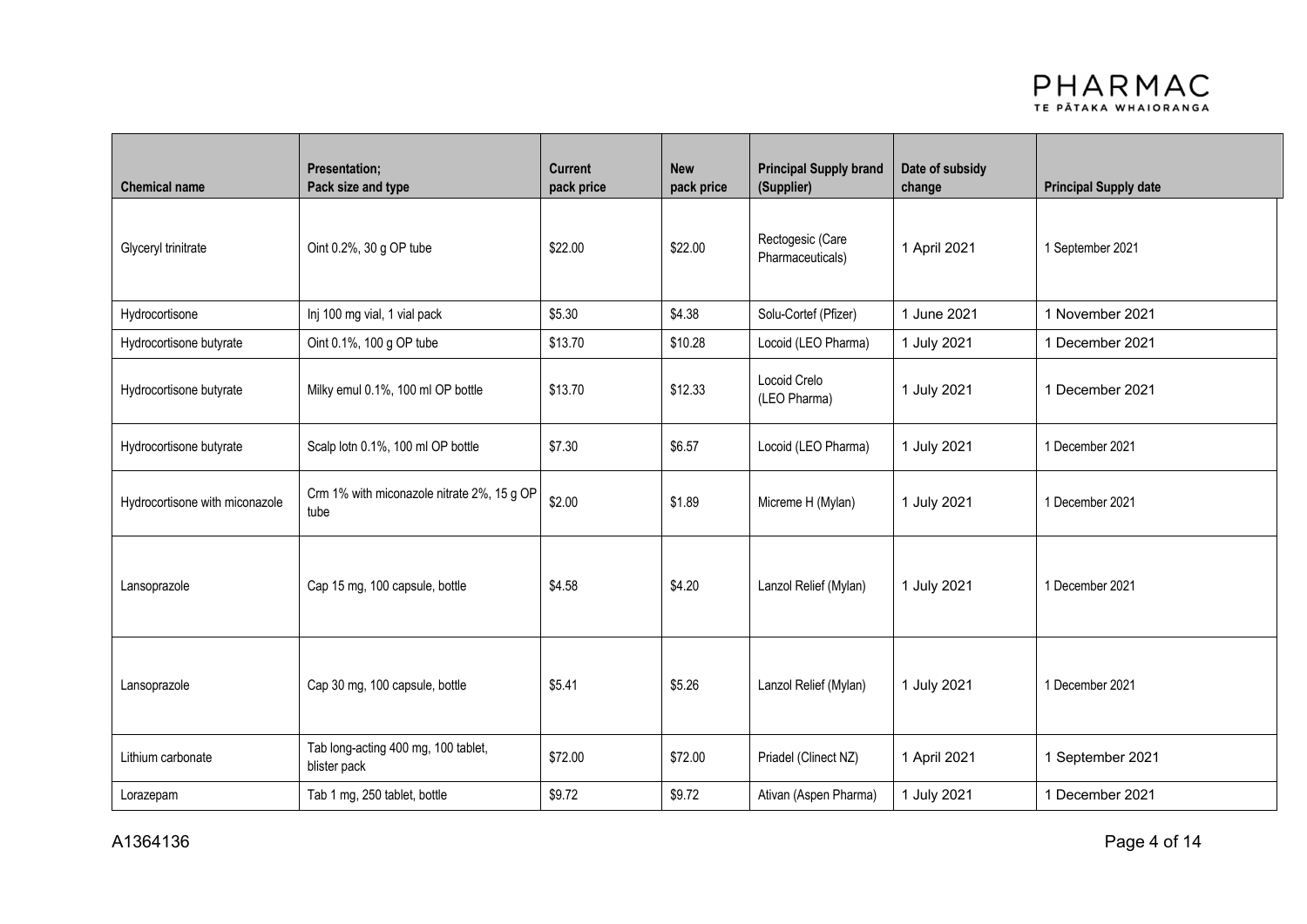

| <b>Chemical name</b>                    | <b>Presentation;</b><br>Pack size and type                                                                                                                                                  | <b>Current</b><br>pack price | <b>New</b><br>pack price | <b>Principal Supply brand</b><br>(Supplier) | Date of subsidy<br>change | <b>Principal Supply date</b> |
|-----------------------------------------|---------------------------------------------------------------------------------------------------------------------------------------------------------------------------------------------|------------------------------|--------------------------|---------------------------------------------|---------------------------|------------------------------|
| Lorazepam                               | Tab 2.5 mg, 100 tablet, bottle                                                                                                                                                              | \$12.50                      | \$12.50                  | Ativan (Aspen Pharma)                       | 1 July 2021               | 1 December 2021              |
| Miconazole                              | Oral gel 20 mg per g, 40 g OP tube                                                                                                                                                          | \$4.74                       | \$4.74                   | Decozol (AFT)                               | 1 July 2021               | 1 December 2021              |
| Oxycodone hydrochloride                 | Cap immediate-release 5 mg, 20 capsule,<br>blister pack                                                                                                                                     | \$1.88                       | \$1.88                   | OxyNorm (MundiPharma)                       | 1 July 2021               | 1 December 2021              |
| Oxycodone hydrochloride                 | Cap immediate-release 10 mg, 20 capsule,<br>blister pack                                                                                                                                    | \$3.32                       | \$3.32                   | OxyNorm (MundiPharma)                       | 1 July 2021               | 1 December 2021              |
| Oxycodone hydrochloride                 | Cap immediate-release 20 mg, 20 capsule,<br>blister pack                                                                                                                                    | \$5.81                       | \$5.23                   | OxyNorm (MundiPharma)                       | 1 July 2021               | 1 December 2021              |
| Oxycodone hydrochloride                 | Oral liq 5 mg per 5 ml, 250 ml bottle                                                                                                                                                       | \$11.20                      | \$11.20                  | OxyNorm (MundiPharma)                       | 1 April 2021              | 1 Septemebr 2021             |
| Prednisolone                            | Oral liq 5 mg per ml, 30 ml OP bottle                                                                                                                                                       | \$6.00                       | \$6.00                   | Redipred<br>(Aspen Pharma)                  | 1 July 2021               | 1 December 2021              |
| Riluzole                                | Tab 50 mg, 56 tablet, blister pack                                                                                                                                                          | \$130.00                     | \$130.00                 | Rilutek (Sanofi)                            | 1 July 2021               | 1 December 2021              |
| Sodium fusidate [fusidic acid]          | Crm 2%, 5 g OP tube                                                                                                                                                                         | \$1.59                       | \$1.59                   | Foban (AFT)                                 | 1 July 2021               | 1 December 2021              |
| Sodium fusidate [fusidic acid]          | Oint 2%, 5 g OP tube                                                                                                                                                                        | \$1.59                       | \$1.59                   | Foban (AFT)                                 | 1 July 2021               | 1 December 2021              |
| Sodium hyaluronate<br>[hyaluronic acid] | Eye drops 1 mg per ml, 10 ml OP<br>dropper bottle                                                                                                                                           | \$22.00                      | \$13.85                  | Hylo-Fresh (AFT)                            | 1 August 2021             | 1 January 2022               |
| Solifenacin succinate                   | Tab 5 mg, 30 tablet, blister pack                                                                                                                                                           | \$3.00                       | \$2.05                   | Solifenacin Mylan (Mylan)                   | 1 July 2021               | 1 December 2021              |
| Solifenacin succinate                   | Tab 10 mg, 30 tablet, blister pack                                                                                                                                                          | \$5.50                       | \$3.72                   | Solifenacin Mylan (Mylan)                   | 1 July 2021               | 1 December 2021              |
| Valganciclovir                          | Tab 450 mg, 60 tablet, bottle                                                                                                                                                               | \$225.00                     | \$132.00                 | Valganciclovir Mylan<br>(Mylan)             | 1 July 2021               | 1 December 2021              |
| Zoledronic acid                         | Inj 4 mg per 5 ml, vial, 1 vial pack                                                                                                                                                        | \$38.03                      | \$18.00                  | Zoledronic Acid (Mylan)                     | 1 July 2021               | 1 December 2021              |
|                                         | 1This product will be supplied at the Price from the 1 <sup>st</sup> day of the month prior to the listing date, as per Schedule 5, clause 3.1 (b)(II) of the 2020/21 Invitation To Tender. |                              |                          |                                             |                           |                              |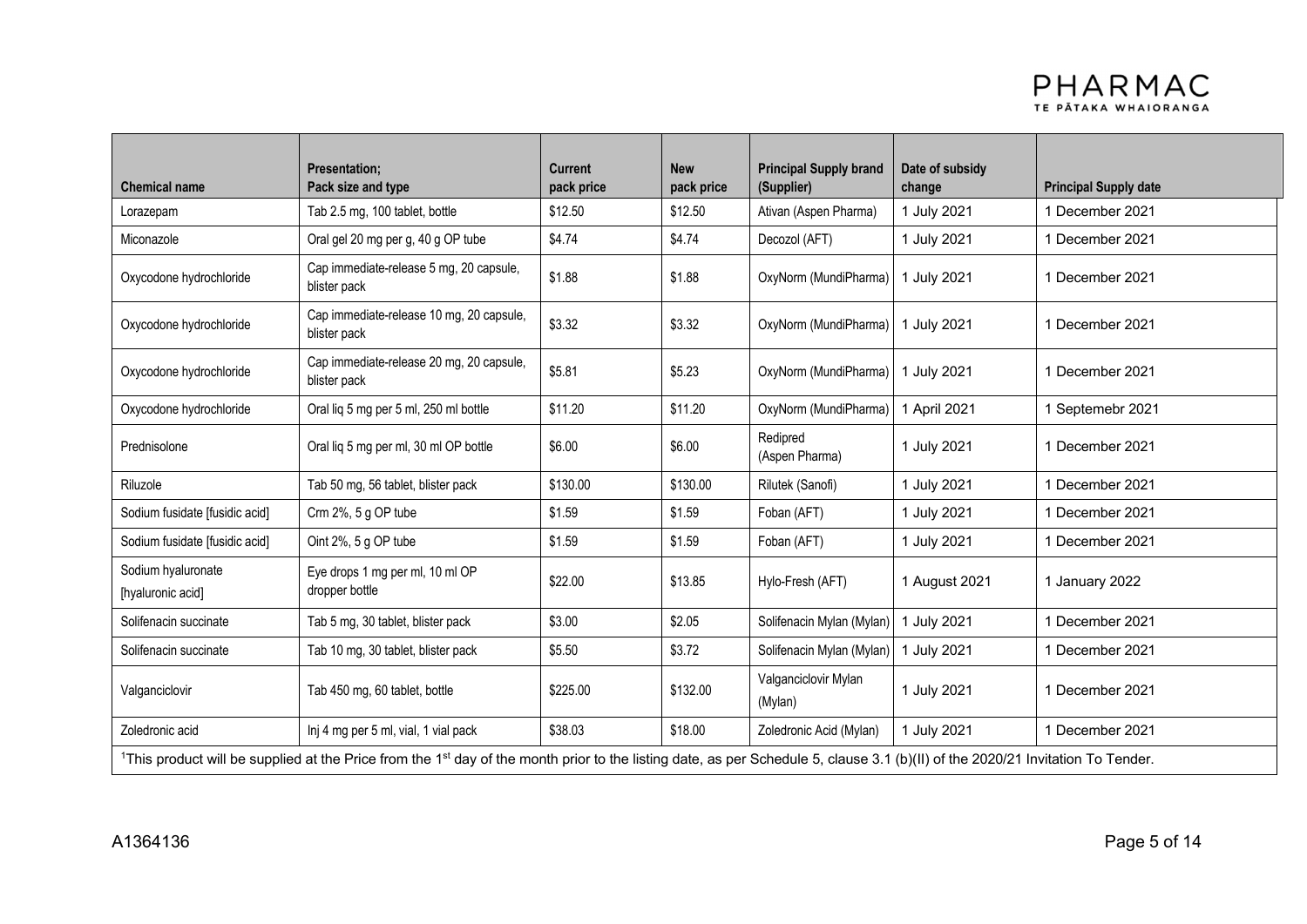See table 3 below for changes to Section B of the Pharmaceutical Schedule in relation to bendamustine hydrochloride.

*2. Tenders awarded to pharmaceuticals where at least one other brand is listed.*

The decisions were as follows:

| <b>Chemical name</b> | <b>Presentation:</b><br>Pack size and type | <b>Current</b><br>pack price | <b>New</b><br>pack price | <b>Principal Supply brand</b><br>(Supplier) | Date of listing  | <b>Principal Supply</b><br><b>Status date</b> | <b>Brand (Supplier) affected by</b><br>delisting |
|----------------------|--------------------------------------------|------------------------------|--------------------------|---------------------------------------------|------------------|-----------------------------------------------|--------------------------------------------------|
| Acarbose             | Tab 50 mg, 90 tablet,<br>blister pack      | \$10.47                      | \$8.95                   | Accarb (Mylan)                              | July 2021        | 1 December<br>2021                            | Glucobay (Bayer)                                 |
| Acarbose             | Tab 100mg, 90 tablet,<br>blister pack      | \$20.23                      | \$15.29                  | Accarb (Mylan)                              | <b>July 2021</b> | 1 December<br>2021                            | Glucobay (Bayer)                                 |

## **Hospital pharmaceutical tenders – Section H of the Pharmaceutical Schedule. Tenders awarded to currently listed pharmaceuticals where no other brand is listed**

The decisions were as follows:

*3. Tenders awarded to currently listed pharmaceuticals where no other brand is listed.*

| <b>Chemical name</b> | <b>Presentation:</b><br>Pack size and type   | <b>Current</b><br>pack price | <b>New</b><br>pack price | <b>Principal Supply brand</b><br>(Supplier) | <b>DV</b><br>limit | Date of subsidy<br>change | <b>Principal Supply date</b> |
|----------------------|----------------------------------------------|------------------------------|--------------------------|---------------------------------------------|--------------------|---------------------------|------------------------------|
| Aciclovir            | Eye oint $3\%$ , $4.5$ g tube                | \$14.92                      | \$14.88                  | ViruPOS (AFT)                               | 5%                 | 1 April 2021              | 1 September 2021             |
| Amikacin             | Inj 250 mg per ml, 2 ml vial,<br>5 vial pack | \$265.00                     | \$199.95                 | DBL Amikacin (Pfizer)                       | 5%                 | 1 July 2021               | 1 December 2021              |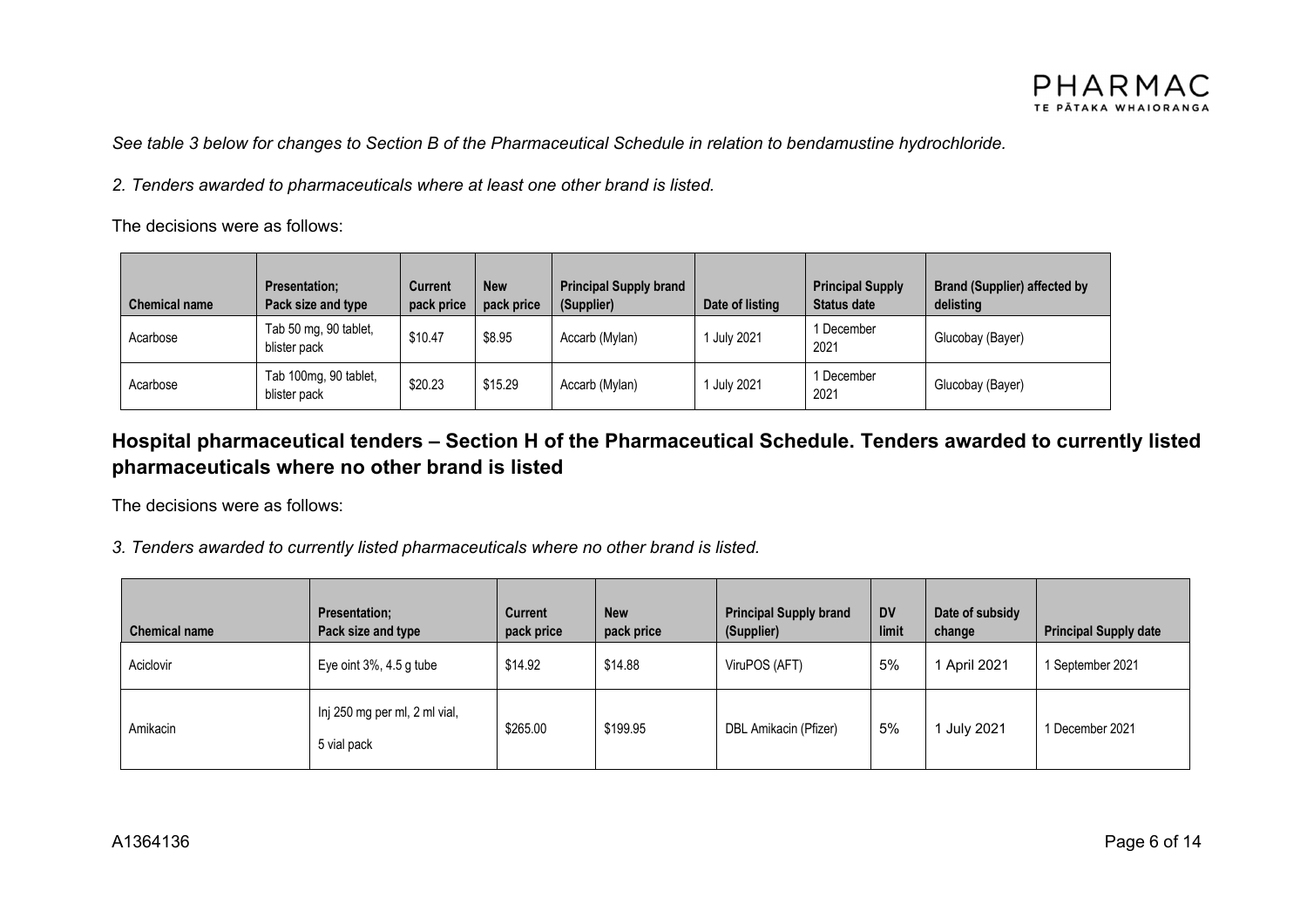

| <b>Chemical name</b>                            | <b>Presentation:</b><br>Pack size and type             | <b>Current</b><br>pack price | <b>New</b><br>pack price | <b>Principal Supply brand</b><br>(Supplier) | <b>DV</b><br>limit | Date of subsidy<br>change | <b>Principal Supply date</b> |
|-------------------------------------------------|--------------------------------------------------------|------------------------------|--------------------------|---------------------------------------------|--------------------|---------------------------|------------------------------|
| Atorvastatin                                    | Tab 10 mg, 500 tablet, bottle                          | \$6.96                       | \$6.16                   | 5%<br>Lorstat (Mylan)                       |                    | 1 July 2021               | 1 December 2021              |
| Atorvastatin                                    | Tab 20 mg, 500 tablet, bottle                          | \$9.99                       | \$9.24                   | Lorstat (Mylan)                             | 5%                 | 1 July 2021               | 1 December 2021              |
| Atorvastatin                                    | Tab 40 mg, 500 tablet, bottle                          | \$15.93                      | \$14.92                  | Lorstat (Mylan)                             | 5%                 | 1 July 2021               | 1 December 2021              |
| Atorvastatin                                    | Tab 80 mg, 500 tablet, bottle                          | \$27.19                      | \$26.54                  | 5%<br>Lorstat (Mylan)                       |                    | 1 July 2021               | 1 December 2021              |
| Baclofen <sup>2</sup>                           | Inj 2 mg per ml, 5 ml ampoule,<br>5 ampoule pack       | \$372.98                     | \$306.82                 | Medsurge (Medsurge)                         | 5%                 | 1 July 2021               | 1 December 2021              |
| Bendamustine hydrochloride <sup>3</sup>         | Inj 25 mg vial, 1 vial pack                            | \$271.35                     | \$77.00                  | Ribomustin<br>(Janssen Cilag)               | 5%                 | 1 April 2021              | 1 September 2021             |
| Bendamustine hydrochloride <sup>3</sup>         | Inj 100 mg vial, 1 vial pack                           | \$1,085.38                   | \$308.00                 | Ribomustin<br>(Janssen Cilag)               | 5%                 | 1 April 2021              | 1 September 2021             |
| Betamethasone dipropionate with<br>calcipotriol | Gel 500 mcg with calcipotriol<br>mcg per g, 60 g tube  | \$52.24                      | \$39.35                  | Daivobet (LEO Pharma)                       | 5%                 | 1 July 2021               | 1 December 2021              |
| Betamethasone dipropionate with<br>calcipotriol | Oint 500 mcg with calcipotriol<br>mcg per g, 30 g tube | \$19.95                      | \$15.90                  | Daivobet (LEO Pharma)                       | 5%                 | 1 July 2021               | 1 December 2021              |
| Bisacodyl                                       | Suppos 10 mg, 10 suppository<br>pack                   | \$3.74                       | \$3.69                   | Lax-Suppositories (AFT)                     | 5%                 | 1 July 2021               | 1 December 2021              |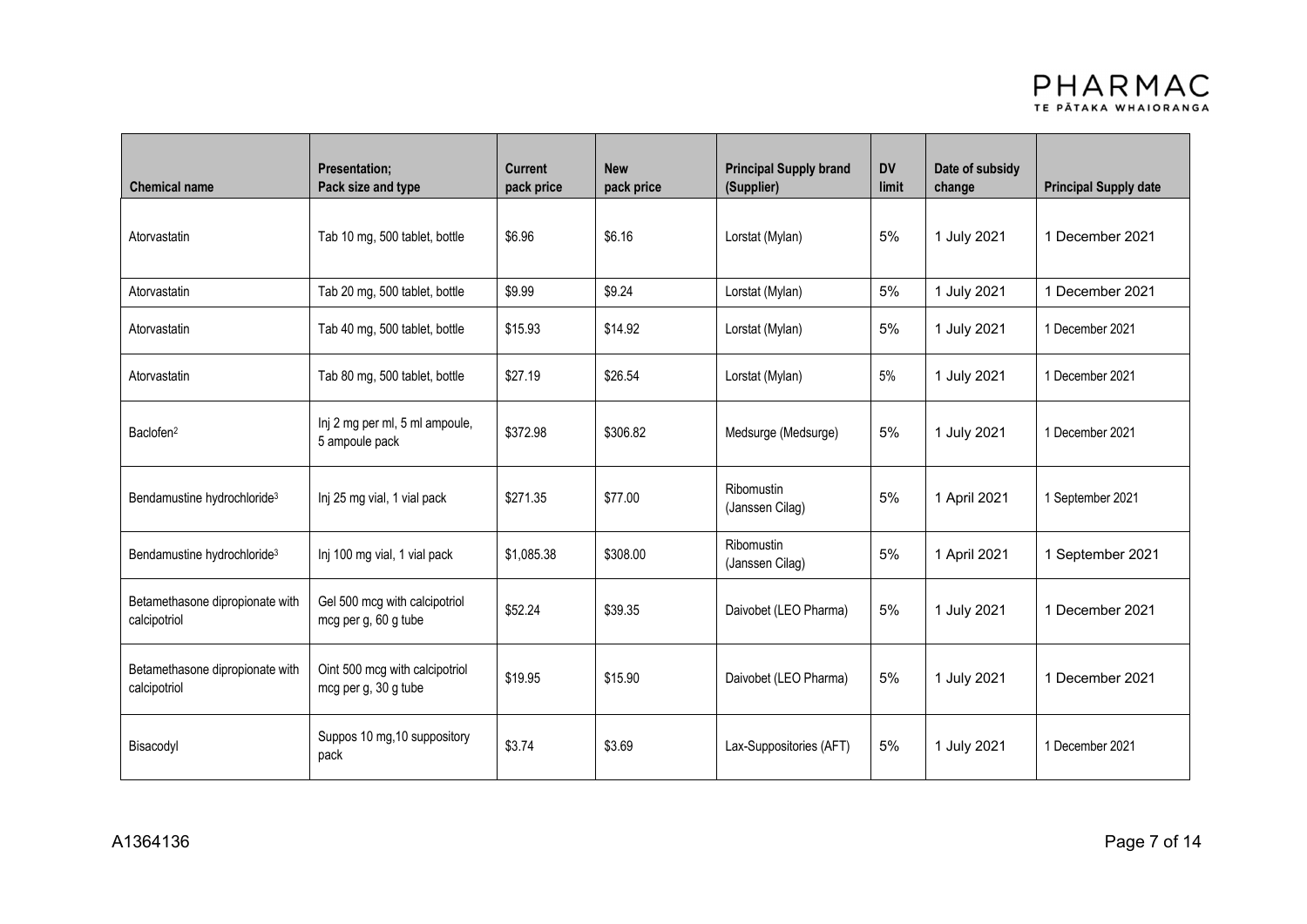

| <b>Chemical name</b>       | <b>Presentation;</b><br>Pack size and type           | <b>Current</b><br>pack price          | <b>New</b><br><b>Principal Supply brand</b><br>pack price<br>(Supplier) |                                     | <b>DV</b><br>limit | Date of subsidy<br>change | <b>Principal Supply date</b> |
|----------------------------|------------------------------------------------------|---------------------------------------|-------------------------------------------------------------------------|-------------------------------------|--------------------|---------------------------|------------------------------|
| <b>Bosentan</b>            | Tab 62.5 mg, 60 tablet,<br>blister pack              | \$141.00                              | \$119.85                                                                | Bosentan Dr Reddy's<br>(Dr Reddy's) | 5%                 | 1 July 2021               | 1 December 2021              |
| Bosentan                   | Tab 125 mg, 60 tablet,<br>blister pack               | \$141.00                              | \$119.85                                                                | Bosentan Dr Reddy's<br>(Dr Reddy's) | 5%                 | 1 July 2021               | 1 December 2021              |
| Candesartan cilexetil      | Tab 4 mg, 90 tablet, bottle                          | \$1.90                                | \$2.00                                                                  | Candestar (Mylan)                   | 5%                 | 1 July 2021               | 1 December 2021              |
| Candesartan cilexetil      | Tab 8 mg, 90 tablet, bottle                          | \$2.28                                | \$2.28                                                                  | Candestar (Mylan)                   | 5%                 | 1 July 2021               | 1 December 2021              |
| Candesartan cilexetil      | Tab 16 mg, 90 tablet, bottle                         | \$3.31<br>\$3.67<br>Candestar (Mylan) |                                                                         |                                     | 5%                 | 1 July 2021               | 1 December 2021              |
| Candesartan cilexetil      | Tab 32 mg, 90 tablet, bottle                         | \$6.39                                | \$5.26                                                                  | Candestar (Mylan)                   | 5%                 | 1 July 2021               | 1 December 2021              |
| Ciprofloxacin <sup>2</sup> | Eye drops 0.3%, 5 ml<br>dropper bottle               | \$12.15                               | \$9.73                                                                  | Ciprofloxacin Teva (Teva)           | 5%                 | 1 June 2021               | 1 November 2021              |
| Crotamiton                 | Crm 10%, 20 g tube                                   | \$3.29                                | \$3.29                                                                  | Itch-Soothe (AFT)                   | 5%                 | 1 July 2021               | 1 December 2021              |
| Cyclizine hydrochloride    | Tab 50 mg, 10 tablet,<br>blister pack                | \$0.55                                | \$0.49                                                                  | Nausicalm (AFT)                     | 5%                 | 1 July 2021               | 1 December 2021              |
| Cyclophosphamide           | Inj 1 g vial, 1 vial pack                            | \$35.65                               | \$35.65                                                                 | Endoxan (Baxter)                    | 5%                 | 1 July 2021               | 1 December 2021              |
| Cyclophosphamide           | Inj 2 g vial, 1 vial pack                            | \$71.25                               | \$71.25                                                                 | Endoxan (Baxter)                    | 5%                 | 1 July 2021               | 1 December 2021              |
| Dobutamine                 | Inj 12.5 mg per ml, 20 ml<br>ampoule, 5 ampoule pack | \$61.13                               | \$61.13                                                                 | Dobutamine-hameln<br>(Max Health)   | 5%                 | 1 July 2021               | 1 December 2021              |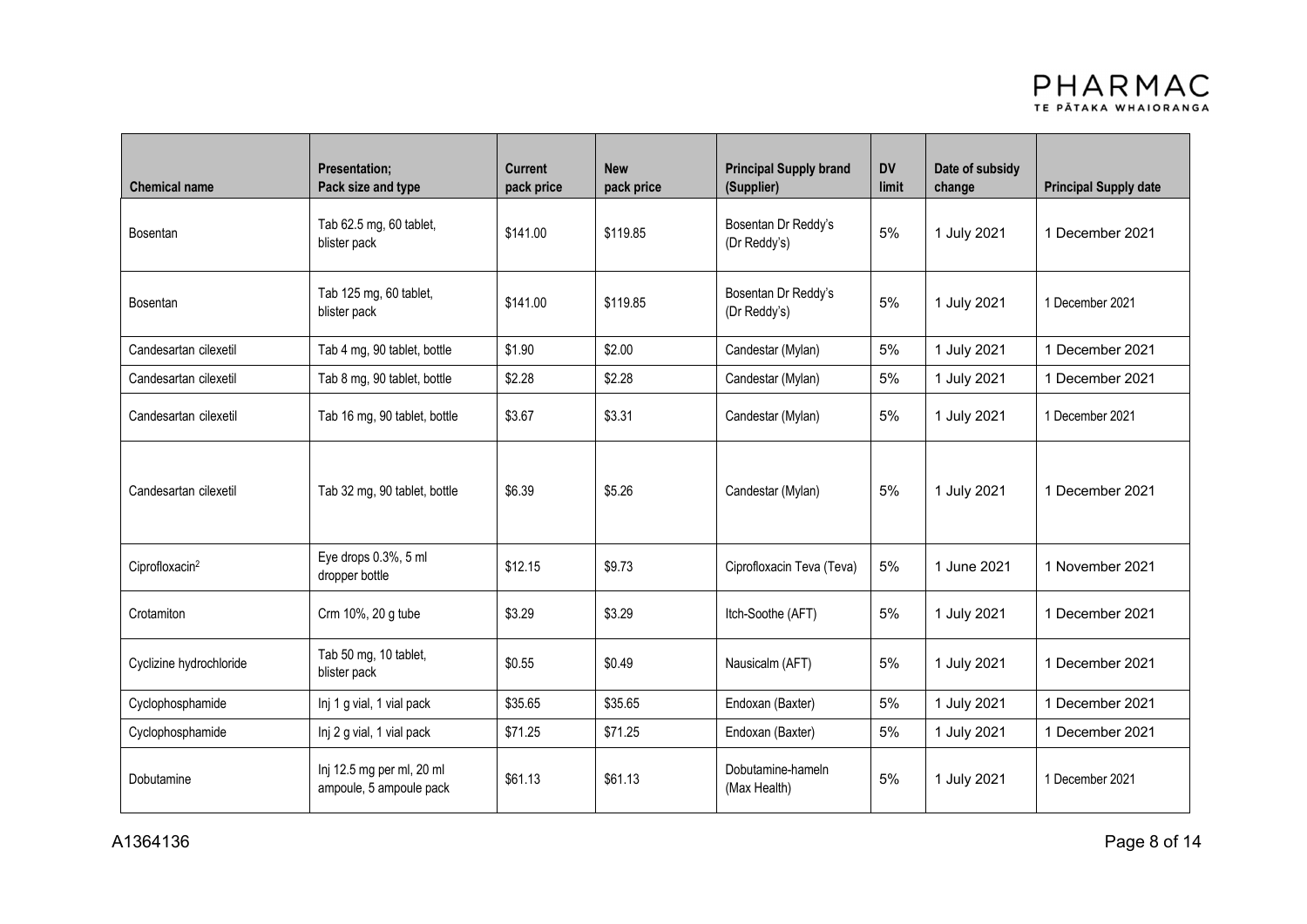

| <b>Chemical name</b>           | <b>Presentation:</b><br>Pack size and type                       | <b>New</b><br><b>Principal Supply brand</b><br><b>DV</b><br><b>Current</b><br>pack price<br>pack price<br>(Supplier) |                                                           | limit                                | Date of subsidy<br>change | <b>Principal Supply date</b> |                  |
|--------------------------------|------------------------------------------------------------------|----------------------------------------------------------------------------------------------------------------------|-----------------------------------------------------------|--------------------------------------|---------------------------|------------------------------|------------------|
| Fluorouracil sodium            | Crm 5%, 20 g tube                                                | \$7.95                                                                                                               | \$6.95                                                    | Efudix (iNova)                       | 5%                        | 1 July 2021                  | 1 December 2021  |
| Fluticasone propionate         | Metered aqueous nasal spray,<br>50 mcg per dose, 120 dose bottle |                                                                                                                      | Flixonase Hayfever<br>\$1.98<br>\$1.98<br>& Allergy (GSK) |                                      | 5%                        | 1 July 2021                  | 1 December 2021  |
| Glyceryl trinitrate            | Oint 0.2%, 30 g tube                                             | \$22.00                                                                                                              | \$22.00                                                   | Rectogesic<br>(Care Pharmaceuticals) | 5%                        | 1 April 2021                 | 1 September 2021 |
| Hydrocortisone                 | Inj 100 mg vial, 1 vial pack                                     | \$5.30                                                                                                               | \$4.38                                                    | Solu-Cortef (Pfizer)                 | 5%                        | 1 June 2021                  | 1 November 2021  |
| Hydrocortisone butyrate        | Oint 0.1%, 100 g tube                                            | \$13.70                                                                                                              | \$10.28                                                   | Locoid (LEO Pharma)                  | 5%                        | 1 July 2021                  | 1 December 2021  |
| Hydrocortisone butyrate        | Milky emul 0.1%, 100 ml<br>bottle                                | \$13.70                                                                                                              | \$12.33                                                   | Locoid Crelo<br>(LEO Pharma)         | 5%                        | 1 July 2021                  | 1 December 2021  |
| Hydrocortisone butyrate        | Scalp lotn 0.1%, 100 ml<br>bottle                                | \$7.30                                                                                                               | \$6.57                                                    | Locoid (LEO Pharma)                  | 5%                        | 1 July 2021                  | 1 December 2021  |
| Hydrocortisone with miconazole | Crm 1% with miconazole<br>nitrate 2%, 15 g tube                  | \$2.00                                                                                                               | \$1.89                                                    | Micreme H (Mylan)                    | 5%                        | 1 July 2021                  | 1 December 2021  |
| Lansoprazole                   | Cap 15 mg, 100 capsule,<br>bottle                                | \$4.58                                                                                                               | \$4.20                                                    | Lanzol Relief (Mylan)                | 5%                        | 1 July 2021                  | 1 December 2021  |
| Lansoprazole                   | Cap 30 mg, 100 capsule,<br>bottle                                | \$5.41                                                                                                               | \$5.26                                                    | Lanzol Relief (Mylan)                | 5%                        | 1 July 2021                  | 1 December 2021  |
| Linezolid                      | Tab 600 mg, 10 tablet,<br>blister pack                           | \$553.77                                                                                                             | \$276.89                                                  | Zyvox (Pfizer)                       | 5%                        | 1 July 2021                  | 1 December 2021  |
| Lorazepam                      | Tab 1 mg, 250 tablet, bottle                                     | \$9.72                                                                                                               | \$9.72                                                    | Ativan (Aspen Pharma)                | 5%                        | 1 July 2021                  | 1 December 2021  |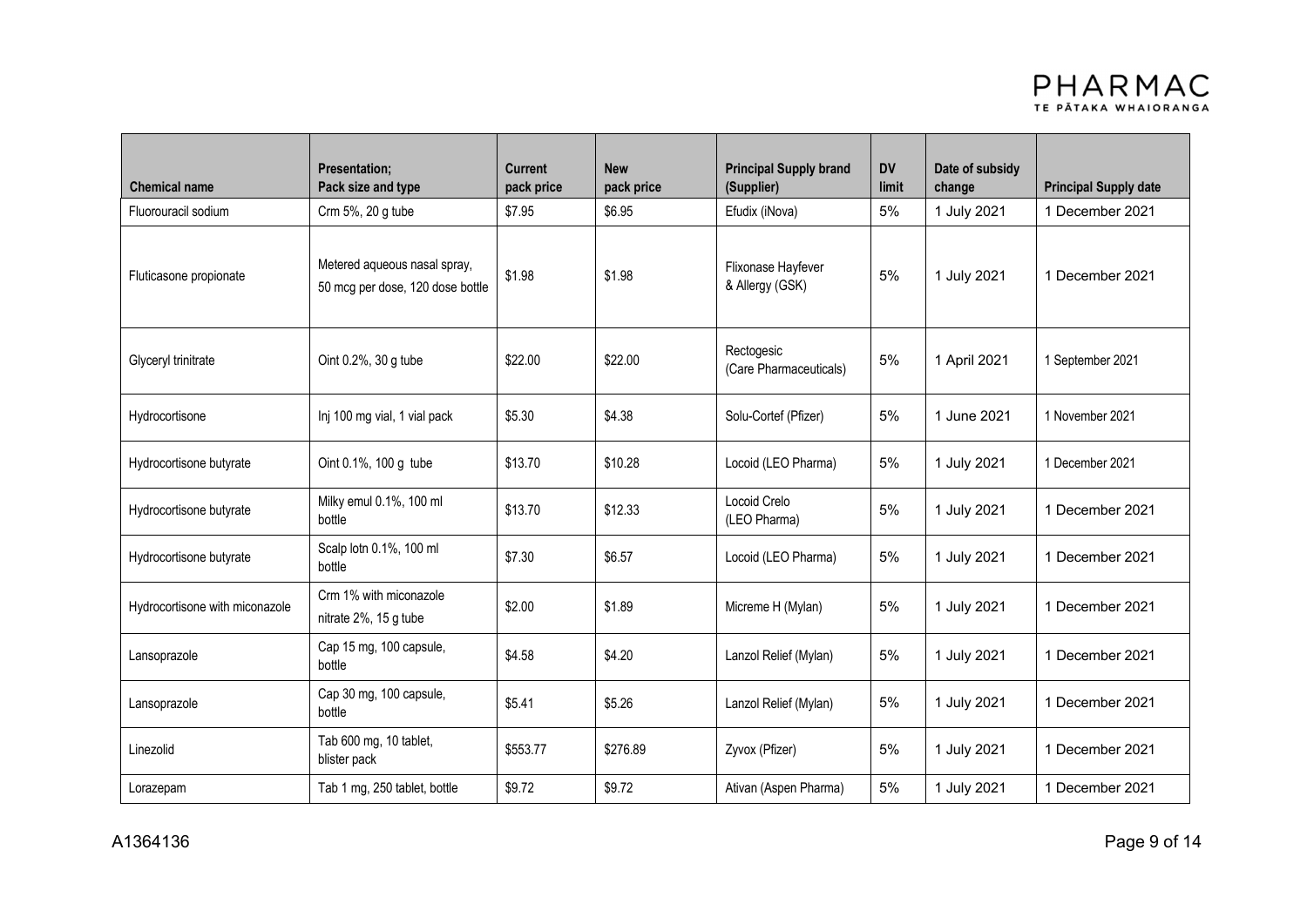

| <b>Chemical name</b>                                   | <b>Presentation;</b><br>Pack size and type                                                   | <b>Current</b><br>pack price | <b>New</b><br>pack price | <b>Principal Supply brand</b><br><b>DV</b><br>(Supplier)<br>limit |    | Date of subsidy<br>change | <b>Principal Supply date</b> |
|--------------------------------------------------------|----------------------------------------------------------------------------------------------|------------------------------|--------------------------|-------------------------------------------------------------------|----|---------------------------|------------------------------|
| Lorazepam                                              | Tab 2.5 mg, 100 tablet, bottle                                                               | \$12.50                      | \$12.50                  | Ativan (Aspen Pharma)                                             | 5% | 1 July 2021               | 1 December 2021              |
| Miconazole                                             | Oral gel 20 mg per g, 40 g<br>tube                                                           | \$4.74                       | \$4.74                   | Decozol (AFT)                                                     | 5% |                           | 1 December 2021              |
| Neostigmine metisulfate with<br>glycopyrronium bromide | Inj 2.5 mg with glycopyrronium<br>bromide 0.5 mg per ml,<br>1 ml ampoule,<br>10 ampoule pack | \$26.13                      | \$26.13                  | 5%<br>Max Health (Max Health)                                     |    | 1 July 2021               | 1 December 2021              |
| Oxycodone hydrochloride                                | Cap immediate-release 5 mg,<br>20 capsule, blister pack                                      | \$1.88                       | \$1.88                   | OxyNorm (MundiPharma)                                             | 5% | 1 July 2021               | 1 December 2021              |
| Oxycodone hydrochloride                                | Cap immediate-release 10 mg,<br>20 capsule, blister pack                                     | \$3.32                       | \$3.32                   | OxyNorm (MundiPharma)<br>5%                                       |    | 1 July 2021               | 1 December 2021              |
| Oxycodone hydrochloride                                | Cap immediate-release 20 mg,<br>20 capsule, blister pack                                     | \$5.81                       | \$5.23                   | OxyNorm (MundiPharma)<br>5%                                       |    | 1 July 2021               | 1 December 2021              |
| Oxycodone hydrochloride                                | Oral liq 5 mg per 5 ml,<br>250 ml bottle                                                     | \$11.20                      | \$11.20                  | OxyNorm (MundiPharma)                                             | 5% | 1 April 2021              | 1 September 2021             |
| Prednisolone                                           | Oral lig 5 mg per ml,<br>30 ml bottle                                                        | \$6.00                       | \$6.00                   | Redipred<br>(Aspen Pharma)                                        | 5% | 1 July 2021               | 1 December 2021              |
| Riluzole                                               | Tab 50 mg, 56 tablet, blister pack                                                           | \$130.00                     | \$130.00                 | Rilutek (Sanofi)                                                  | 5% | 1 July 2021               | 1 December 2021              |
| Sodium fusidate [fusidic acid]                         | Crm 2%, 5 g tube                                                                             | \$1.59                       | \$1.59                   | Foban (AFT)                                                       | 5% | 1 July 2021               | 1 December 2021              |
| Sodium fusidate [fusidic acid]                         | Oint 2%, 5 g tube                                                                            | \$1.59                       | \$1.59                   | Foban (AFT)                                                       | 5% | 1 July 2021               | 1 December 2021              |
| Sodium hyaluronate<br>[hyaluronic acid]                | Eye drops 1 mg per ml, 10 ml<br>dropper bottle                                               | \$22.00                      | \$13.85                  | Hylo-Fresh (AFT)                                                  | 5% | 1 August<br>2021          | 1 January 2022               |
| Solifenacin succinate                                  | Tab 5 mg, 30 tablet, blister pack                                                            | \$3.00                       | \$2.05                   | Solifenacin Mylan (Mylan)                                         | 5% | 1 July 2021               | 1 December 2021              |
| Solifenacin succinate                                  | Tab 10 mg, 30 tablet, blister pack                                                           | \$5.50                       | \$3.72                   | Solifenacin Mylan (Mylan)                                         | 5% | 1 July 2021               | 1 December 2021              |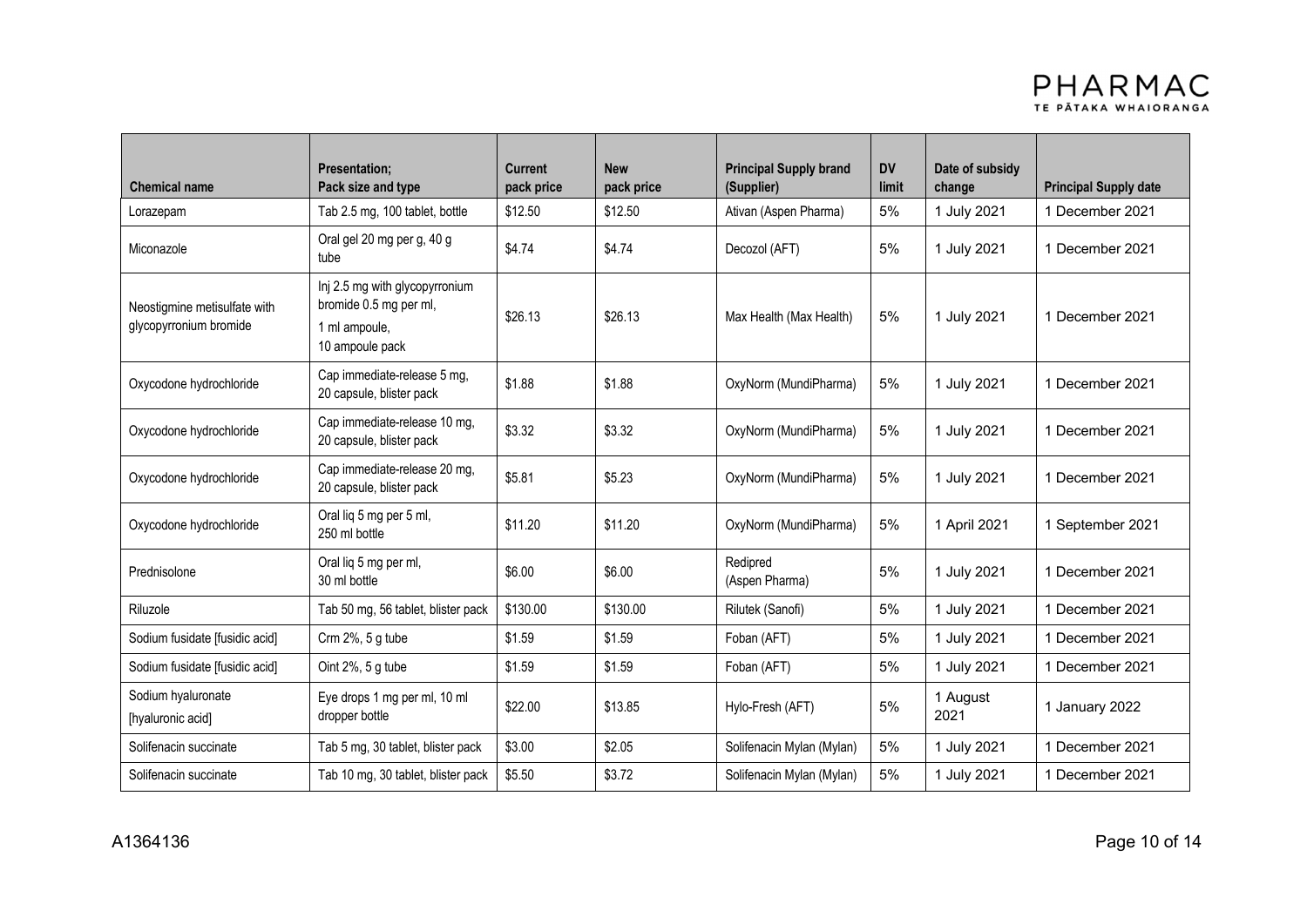| <b>Chemical name</b> | <b>Presentation:</b><br>Pack size and type          | <b>Current</b><br>pack price | <b>New</b><br>pack price                    | <b>Principal Supply brand</b><br>(Supplier) | <b>DV</b><br>limit | Date of subsidy<br>change | <b>Principal Supply date</b> |
|----------------------|-----------------------------------------------------|------------------------------|---------------------------------------------|---------------------------------------------|--------------------|---------------------------|------------------------------|
| Tranexamic acid      | Inj 100 mg per ml, 5 ml ampoule,<br>5 ampoule pack  | \$6.95                       | \$5.95                                      | Tranexamic-AFT (AFT)                        | 5%                 | July 2021                 | December 2021                |
| Tranexamic acid      | Inj 100 mg per ml, 10 ml ampoule,<br>5 ampoule pack | \$10.95                      | \$5.95                                      | Tranexamic-AFT (AFT)                        | 5%                 | 1 July 2021               | December 2021                |
| Valganciclovir       | Tab 450 mg, 60 tablet, bottle                       | \$225.00                     | Valganciclovir Mylan<br>\$132.00<br>(Mylan) |                                             | 5%                 | July 2021                 | December 2021                |
| Zoledronic acid      | Inj 4 mg per 5 ml, vial, 1 vial pack                | \$38.03                      | \$18.00                                     | Zoledronic Acid (Mylan)                     | 5%                 | July 2021                 | December 2021                |

<sup>2</sup>This product will be supplied at the Price from the 1<sup>st</sup> day of the month prior to the listing date, as per Schedule 6, clause 3.1 (b)(II) of the 2020/21 Invitation To Tender.

*<sup>3</sup>*The price and subsidy of bendamustine hydrochloride (PCT only – Specialist) in Section B of the Pharmaceutical Schedule will also be amended to the above prices from 1 April 2021. The subsidy of bendamustine hydrochloride (Baxter) inj 1 mg for ECP in Section B of the Pharmaceutical Schedule will also be amended from \$11.40 per 1 mg to \$3.23 per 1 mg from 1 April 2021.

### *4.. Tenders awarded to pharmaceuticals where at least one other brand is listed.*

The decisions were as follows:

| <b>Chemical name</b>                | <b>Presentation:</b><br>Pack size and type                      | <b>Current</b><br>pack<br>price | <b>New</b><br>pack<br>price | <b>Principal Supply brand</b><br>(Supplier) | <b>DV</b><br>limit | Listing date | <b>Principal Supply date</b> | <b>Brand (Supplier)</b><br>affected by delisting |
|-------------------------------------|-----------------------------------------------------------------|---------------------------------|-----------------------------|---------------------------------------------|--------------------|--------------|------------------------------|--------------------------------------------------|
| Acarbose                            | Tab 50 mg, 90 tablet,<br>blister pack                           | \$10.47                         | \$8.95                      | Accarb (Mylan)                              | 5%                 | 1 July 2021  | 1 December 2021              | Glucobay (Bayer)                                 |
| Acarbose                            | Tab 100 mg, 90 tablet,<br>blister pack                          | \$20.23                         | \$15.29                     | Accarb (Mylan)                              | 5%                 | 1 July 2021  | 1 December 2021              | Glucobay (Bayer)                                 |
| Amoxicillin with<br>clavulanic acid | Inj 500 mg with clavulanic<br>acid 100 mg vial, 10 vial<br>pack | \$28.18                         | \$17.50                     | Amoxiclay multichem<br>(Multichem)          | 5%                 | July 2021    | 1 December 2021              | m-Amoxiclav<br>(Multichem)                       |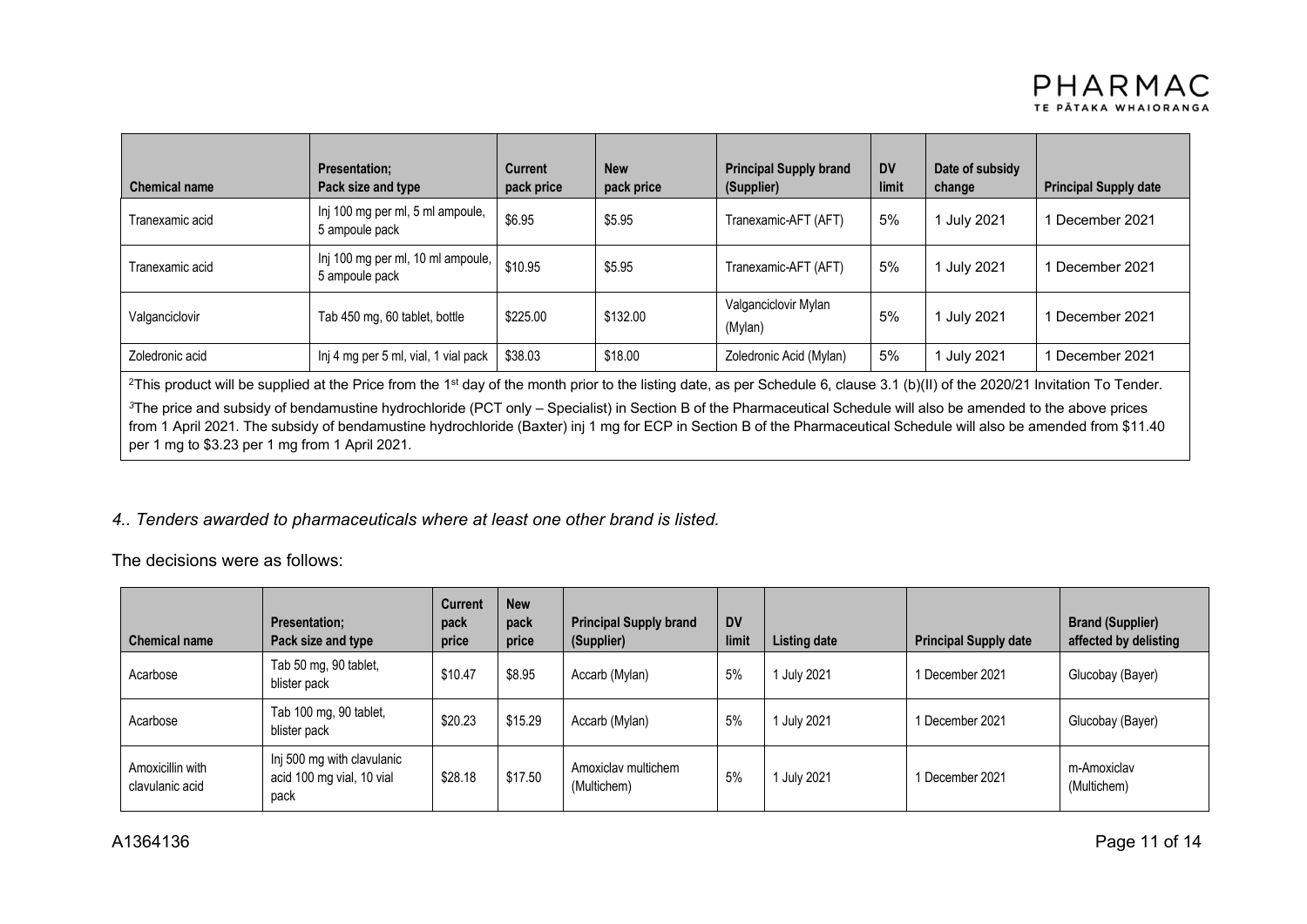

| <b>Chemical name</b>                | <b>Presentation:</b><br>Pack size and type                           | Current<br>pack<br>price | <b>New</b><br>pack<br>price | <b>Principal Supply brand</b><br>(Supplier) | <b>DV</b><br>limit | Listing date | <b>Principal Supply date</b> | <b>Brand (Supplier)</b><br>affected by delisting |
|-------------------------------------|----------------------------------------------------------------------|--------------------------|-----------------------------|---------------------------------------------|--------------------|--------------|------------------------------|--------------------------------------------------|
| Amoxicillin with<br>clavulanic acid | Inj 1,000 mg with<br>clavulanic<br>acid 200 mg vial, 10 vial<br>pack | \$43.30                  | \$26.90                     | Amoxiclay multichem<br>(Multichem)          | 5%                 | July 2021    | 1 December 2021              | m-Amoxiclav<br>(Multichem)                       |

#### *5. Tenders awarded to currently listed pharmaceuticals where no brand is listed.*

The decisions were as follows:

| <b>Chemical name</b> | <b>Presentation:</b><br>Pack size and type          | <b>New</b><br>pack price | <b>Principal Supply brand</b><br>(Supplier) | <b>DV</b><br>Limit | Listing date | <b>Principal Supply date</b> |
|----------------------|-----------------------------------------------------|--------------------------|---------------------------------------------|--------------------|--------------|------------------------------|
| Brinzolamide         | Eye drops 1%, 5 ml dropper bottle                   | \$7.30                   | Azopt (Novartis)                            | 5%                 | 1 April 2021 | 1 September 2021             |
| Lithium carbonate    | Tab long-acting 400 mg, 100 tablet,<br>blister pack | \$72.00                  | Priadel (Clinect)                           | 5%                 | 1 April 2021 | 1 September 2021             |

## **Tender declines - Products where no tender is to be awarded for Principal Supply Status**

PHARMAC has resolved not to award tenders for Principal Supply Status for the following products listed in:

• the 2020/21 Invitation to Tender, dated 2 November 2020

*2020/21 Invitation to Tender*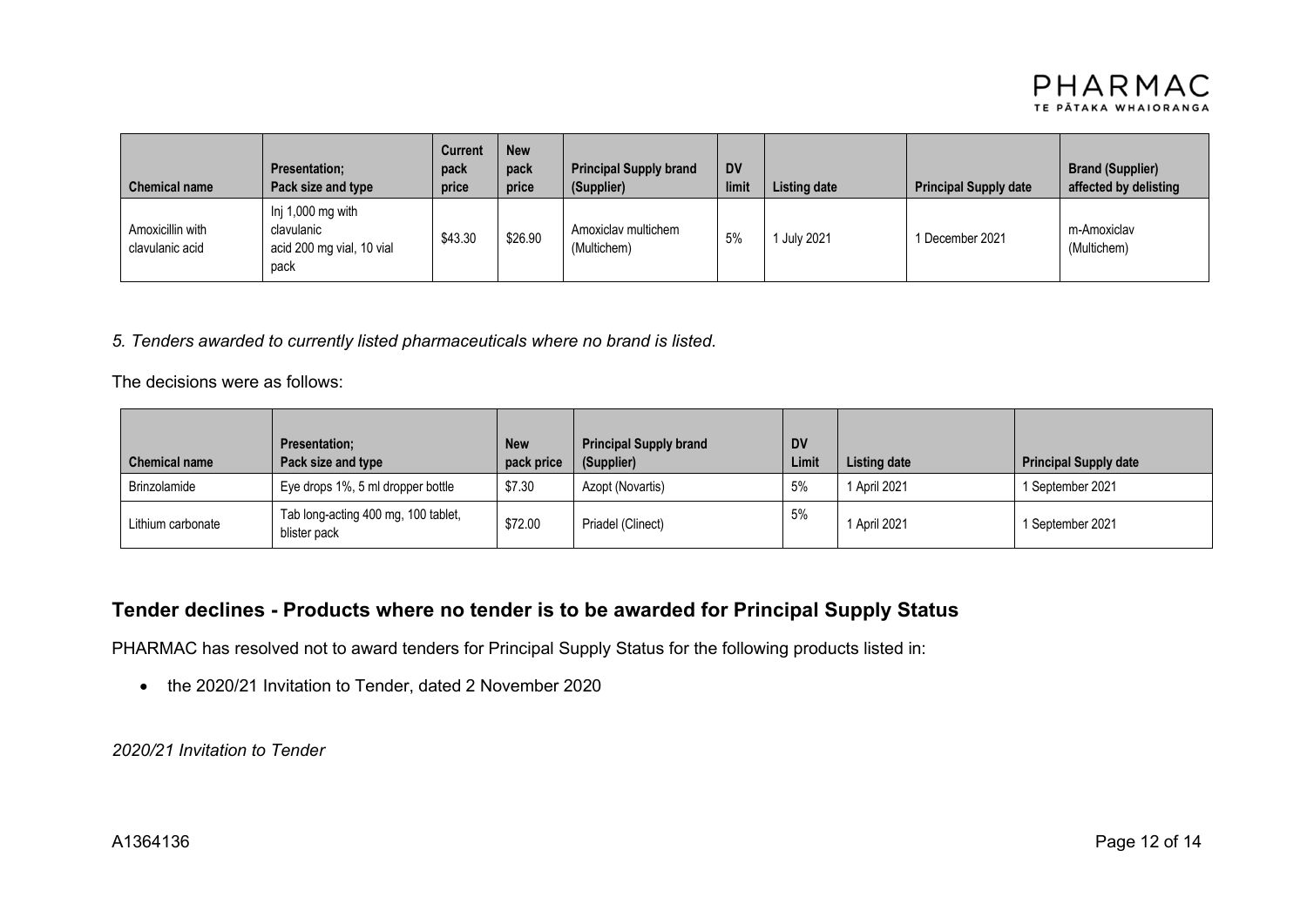

| <b>Chemical name</b>     | Line item                                          | <b>Chemical name</b>       | Line item                         |
|--------------------------|----------------------------------------------------|----------------------------|-----------------------------------|
|                          |                                                    |                            |                                   |
| Alpha Tocopheryl Acetate | Oral lig                                           | Metronidazole              | Oral liq benzoate 200 mg per 5 ml |
| Alteplase                | Inj 10 mg                                          | Metronidazole              | Suppos 500 mg                     |
| Alteplase                | Inj 2 mg                                           | Nifedipine                 | Tab long-acting 10 mg             |
| Alteplase                | Inj 50 mg                                          | Nifedipine                 | Tab long-acting 20 mg             |
| Baclofen                 | Inj 0.05 mg per ml, 1 ml                           | Nifedipine                 | Tab long-acting 30 mg             |
| Baclofen                 | Oral liq                                           | Nifedipine                 | Tab long-acting 60 mg             |
| <b>Bumetanide</b>        | Tab 1 mg                                           | Oestradiol                 | TDDS 100 mcg per day              |
| Calcipotriol             | Soln 50 mcg per ml (pack size 30 ml or<br>greater) | Oestradiol                 | TDDS 25 mcg per day               |
| Carboprost               | Inj 250 mcg per ml, 1ml                            | Oestradiol                 | TDDS 50 mcg per day               |
| Cefoxitin                | Inj 1 g                                            | Oestradiol                 | TDDS 75 mcg per day               |
| Cytarabine               | Inj 100 mg                                         | Oestradiol valerate        | Tab 1 mg                          |
| Cytarabine               | Inj 2 g                                            | Oestradiol valerate        | Tab 2 mg                          |
| Ethinyloestradiol        | Tab 10 mcg                                         | Olanzapine                 | Inj 210 mg                        |
| Filgrastim               | Inj 300 mcg per ml, 1 ml vial                      | Olanzapine                 | Inj 300 mg                        |
| Furosemide               | Tab 500 mg                                         | Olanzapine                 | Inj 405 mg                        |
| Ganciclovir              | Inj 500 mg                                         | Pancuronium bromide        | Inj 2 mg per ml, 2 ml             |
| Hydrocortisone Acetate   | Rectal foam 10 - 15%                               | Pazopanib (current access) | Tab 200 mg                        |
| Hydrocortisone Butyrate  | Cream 0.1% (pack size 30 g or less)                | Pazopanib (current access) | Tab 400 mg                        |
| Hydrogen Peroxide        | Crm 1%                                             | Pazopanib (widened access) | Tab 200 mg                        |

| Line item                                          |  | <b>Chemical name</b>       | Line item                         |  |
|----------------------------------------------------|--|----------------------------|-----------------------------------|--|
| Oral liq                                           |  | Metronidazole              | Oral liq benzoate 200 mg per 5 ml |  |
| Inj 10 mg                                          |  | Metronidazole              | Suppos 500 mg                     |  |
| Inj 2 mg                                           |  | Nifedipine                 | Tab long-acting 10 mg             |  |
| Inj 50 mg                                          |  | Nifedipine                 | Tab long-acting 20 mg             |  |
| Inj 0.05 mg per ml, 1 ml                           |  | Nifedipine                 | Tab long-acting 30 mg             |  |
| Oral liq                                           |  | Nifedipine                 | Tab long-acting 60 mg             |  |
| Tab 1 mg                                           |  | Oestradiol                 | TDDS 100 mcg per day              |  |
| Soln 50 mcg per ml (pack size 30 ml or<br>greater) |  | Oestradiol                 | TDDS 25 mcg per day               |  |
| Inj 250 mcg per ml, 1ml                            |  | Oestradiol                 | TDDS 50 mcg per day               |  |
| Inj 1 g                                            |  | Oestradiol                 | TDDS 75 mcg per day               |  |
| Inj 100 mg                                         |  | Oestradiol valerate        | Tab 1 mg                          |  |
| lnj 2 g                                            |  | Oestradiol valerate        | Tab 2 mg                          |  |
| Tab 10 mcg                                         |  | Olanzapine                 | Inj 210 mg                        |  |
| Inj 300 mcg per ml, 1 ml vial                      |  | Olanzapine                 | Inj 300 mg                        |  |
| Tab 500 mg                                         |  | Olanzapine                 | Inj 405 mg                        |  |
| Inj 500 mg                                         |  | Pancuronium bromide        | Inj 2 mg per ml, 2 ml             |  |
| Rectal foam 10 - 15%                               |  | Pazopanib (current access) | Tab 200 mg                        |  |
| Cream 0.1% (pack size 30 g or less)                |  | Pazopanib (current access) | Tab 400 mg                        |  |
| Crm 1%                                             |  | Pazopanib (widened access) | Tab 200 mg                        |  |
|                                                    |  |                            |                                   |  |